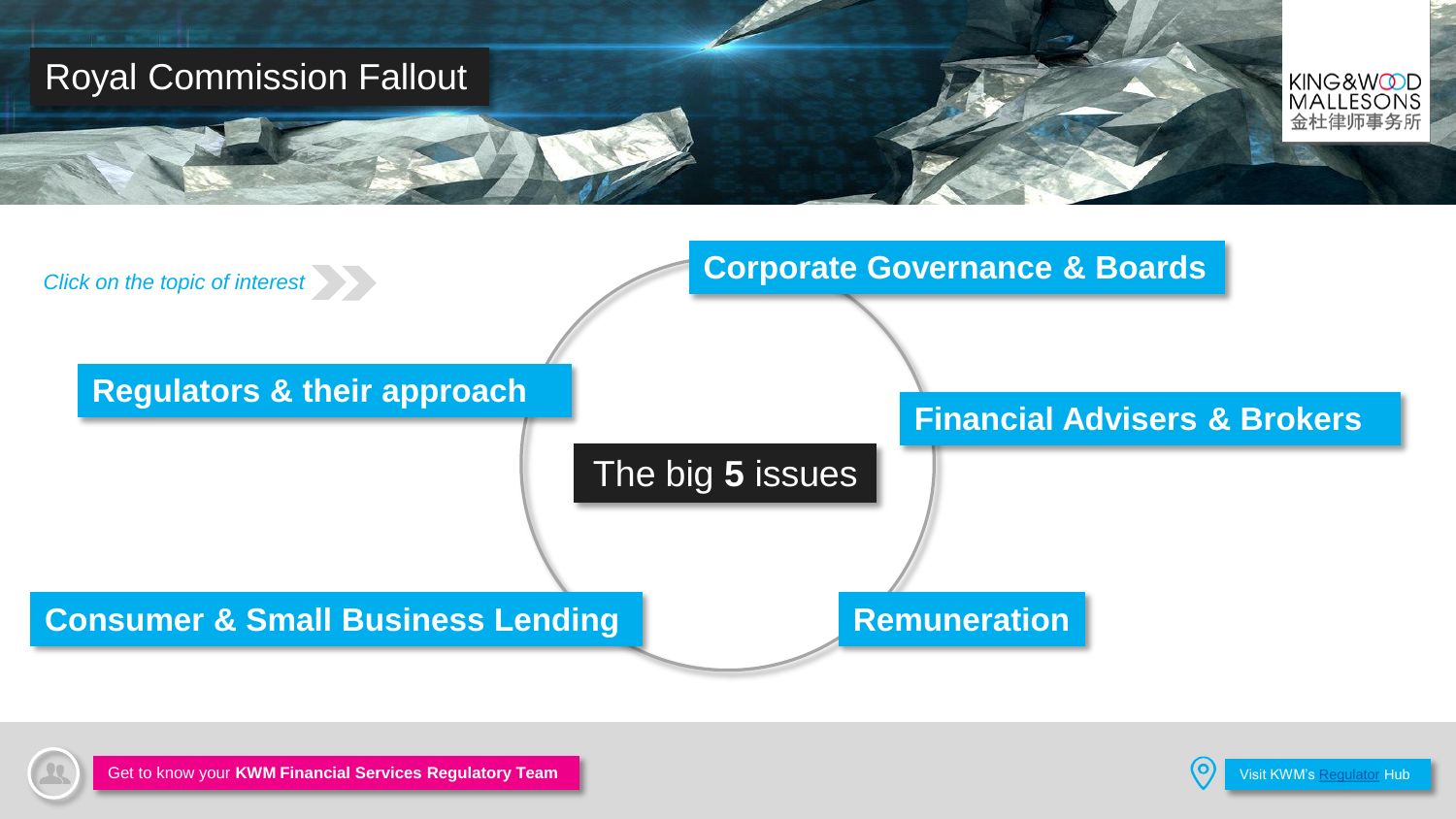## <span id="page-1-0"></span>**Corporate Governance & Boards**

#### **W H A T A R E T H E K E Y T H E M E S S O F A R ?**

#### **W H A T S H O U L D I B E T H I N K I N G A B O U T ? W H A T ' S N E X T ?**

KING&WODD **MALLESONS** 金杜律师事

 $(\Rightarrow)$ 

### **Informing the Board**

- Ensure that there are processes for "bad news" to reach the Board: whistle-blower or "speaking up" systems; red flag risk issues; incident management.
- Ensure that the messenger is not shot.

#### **Relationships with regulators**

- ASIC and APRA are reacting to criticism of perceived enforcement failures.
- Review relationship structures to ensure effective and co-operative communication lines.
- Consider whether negotiating positions on regulatory issues are consistent not only with regulatory obligations but also with relevant community standards.

#### **Governance review**

#### **Are your governance structures & processes effective?**

- Board committee structure.
- Relationship between Board and management, including appropriate reporting lines.
- Concise and effective management reporting.

#### **Does your board inculcate the right culture?**

- Management of non-financial risks.
- Consequences for conduct failures.
- Customer complaints reporting and analysis.

#### **Supervision of intermediaries**

- Clarifying the obligations of brokers.
- Supervising and training external representatives.



diana.nicholson@au.kwm.com



### **Resolving structural conflicts of interest**

• Managing conflicts between duties to different groups of stakeholders.

#### **Pressure for structural separation**

• Separating advice from product manufacture and distribution.

#### **Directors' obligations**

Shareholder primacy under challenge.



**Tim Bednall** Partner, Sydney T +61 2 9296 2922 M +61 414 504 922 tim.bednall@au.kwm.com









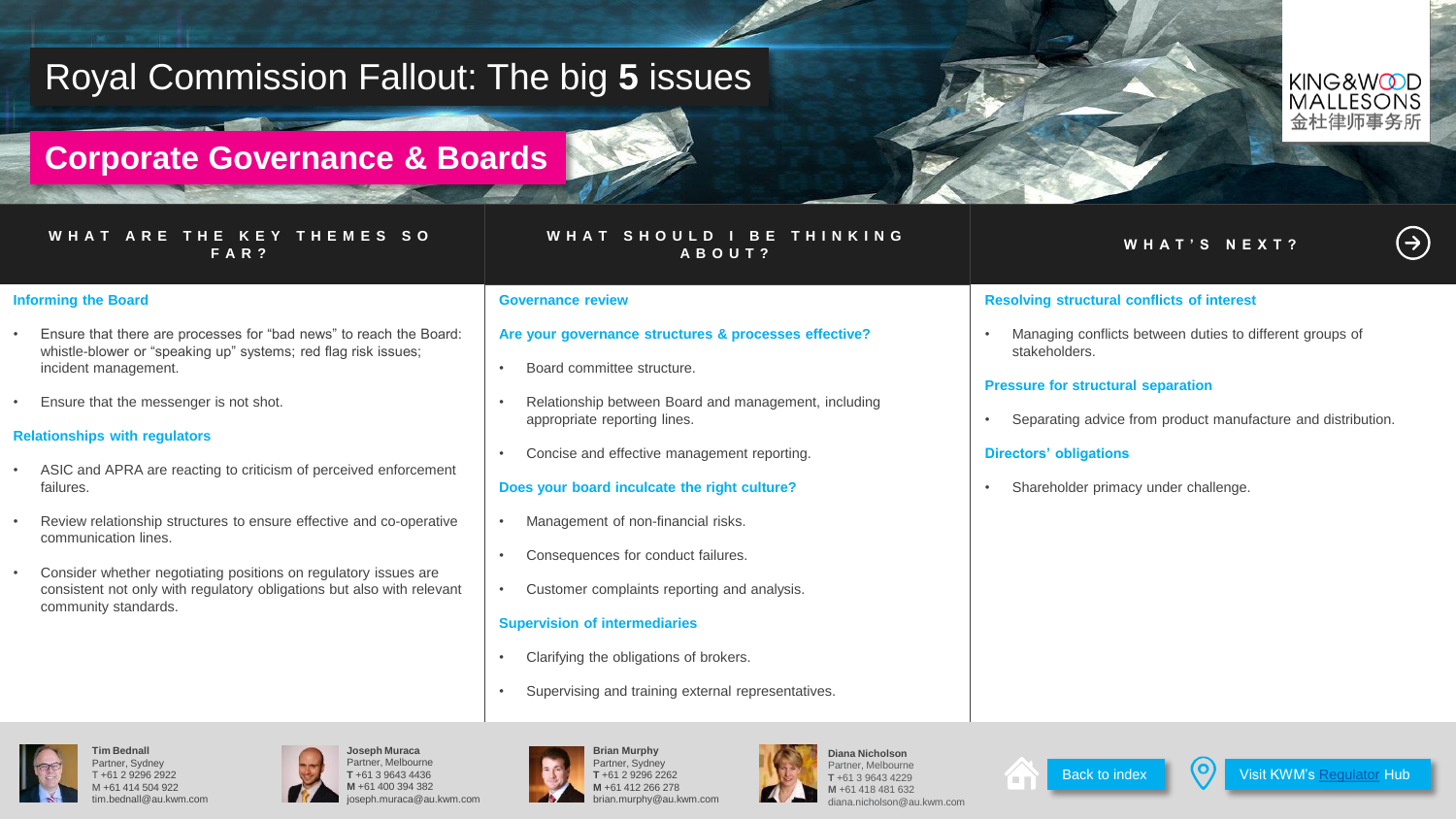## <span id="page-2-0"></span>**Financial Advisers & Brokers**

#### **W H A T A R E T H E K E Y T H E M E S S O F A R ?**

#### **W H A T S H O U L D I B E T H I N K I N G A B O U T ? W H A T ' S N E X T ?**

- **Revising adviser and broker remuneration model**
- **Pressure to cease grandfathered commissions will continue**
- **Ownership by product manufacturers criticised**

#### **Increased ASIC focus**

Expect a continued focus by ASIC on financial advisers and brokers. both on known issues (e.g. "fee for no service") and emerging issues such as selling practices which risk characterisation by ASIC as personal advice not general advice.

#### **Impact on revenue**

- If FOFA grandfathering and other exceptions and caps are further narrowed, what impact will this have on revenue?
- Should we move to a pure fee for service model?
- What level would caps on broker commissions be set at and what impact would that have?

#### **Approved product lists and preferred platforms**

- Revisit approved product lists in light of RC comments on best interest duty and advice on products not on the list.
- Review whether recommending clients invest via a platform is in their best interests and whether advisers should have a range of platforms that they recommend.









**Commissions**

**Vertical integration**





Visit KWM's [Regulator](https://www.kwm.com/en/au/regulator) Hub

• Remove exceptions to bans on commissions such as grandfathering, the total carve out of general insurance and the

• Although a ban is unlikely, legislative and regulatory barriers to advisers and brokers being owned by product manufacturers?

• The Laws Amendment (Strengthening Corporate and Financial Sector Penalties) Bill 2018 is likely to pass early next year and the product intervention power will commence immediately.

The intervention power could result in banning or restricting the sale of more risky products or products with little consumer benefit. The product distribution obligations will apply to advisers 2 years after

caps on life insurance and CCI?

**Product distribution and invention**

the Bill receives assent.

## $(\Rightarrow)$

KING&WODD **MALLESONS** 会杜律师事务所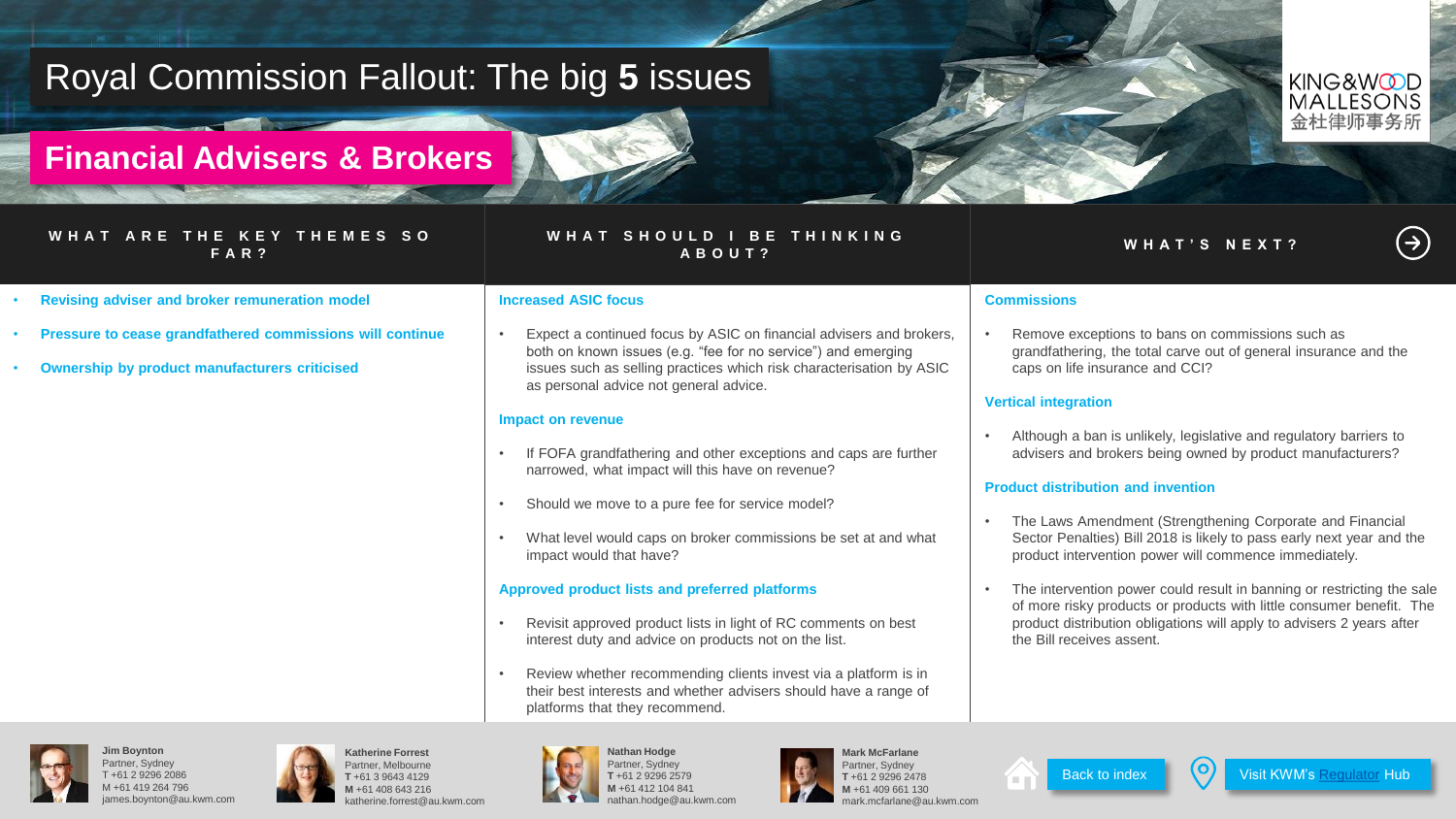## <span id="page-3-0"></span>**Remuneration**

#### **W H A T A R E T H E K E Y T H E M E S S O F A R ?**

### **W H A T S H O U L D I B E T H I N K I N G A B O U T ? W H A T ' S N E X T ?**

#### **Key themes**

- Remuneration structures are contributing (or maybe even the root cause) of conduct issues.
- Inadequate use of remuneration adjustments as a consequence management and accountability tool.
- Inadequate governance of remuneration outcomes at board level.

#### **Variable remuneration**

- Should any "customer facing employees" be paid variable remuneration (ie incentives)? What about senior managers/executives?
- Do your variable remuneration schemes: - only reward financial performance?
- align remuneration practices to culture, values, risk profile, risk appetite as well as financial objectives?
- allow adjustment of variable remuneration for poor conduct and risk outcomes?

#### **BEAR**

- How will you comply if BEAR is expanded?
- Reviewing your remuneration practices "holistically" as part of BEAR.

#### **Governance**

- The need for a consequence management framework for consistent and fair decision making.
- Providing your Board/remuneration committee with enough information for an informed decision about remuneration adiustments.

#### **Variable remuneration**

- Increased focus on metrics based on risk/customer outcomes (including potential upside) – there is a possible tension with shareholder expectations.
- Possible bans on variable remuneration for some roles.
- Extension of deferral periods (even beyond BEAR, perhaps up to 7 years).
- Adoption of FSB supplementary guidance on sound compensation practices.
- Mandating of clawback for bad conduct and not just *malus* adjustments.

### **BEAR**

- Likely extension beyond ADIs.
- Expansion of BEAR variable remuneration rules beyond accountable persons.

#### **Increased governance of the remuneration framework/outcomes**

- Boards need to provide comprehensive guidance on how reductions to variable remuneration should be determined.
- Banks will be expected to have a database/library of consequence management options to assist in learnings and set clear expectations.
- More comprehensive information from risk and audit to allow for sufficient Board review of issues impacting remuneration outcomes – and explanation for adiustments.
- Increased communication of outcomes to reinforce the link between accountability and consequence.
- Focus on collective accountability.



artner, Sydner **T** +61 2 9296 2922 **M** +61 414 504 922 tim.bednall@au.kwm.com



**Murray Kellock** Partner, Melbourne **T** +61 3 9643 4172 **M** +61 409 367 975 murray.kellock@au.kwm.com



**King & Wood Malles / Williams // Williams // Williams // Williams // Williams // Williams // Williams // Williams // Williams // Williams // Williams // Williams // Williams // Williams // Williams // Williams // Williams** Partner, Melbourne **T** +61 3 9643 4229 **M** +61 418 481 632 diana.nicholson@au.kwm.com





 $(\Rightarrow)$ 

KING&WODD **MALLESONS** 会杜律师事务所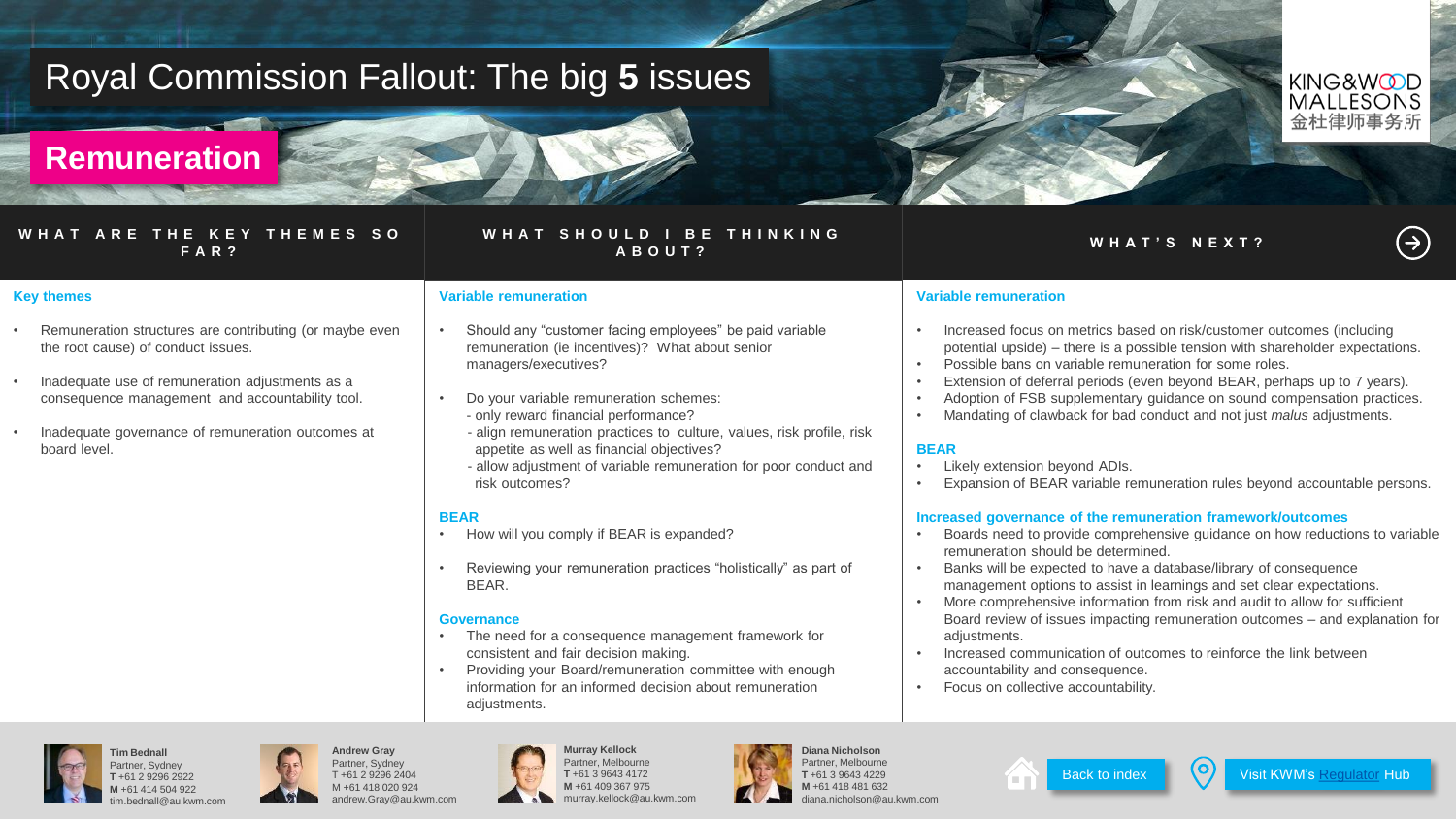## <span id="page-4-0"></span>**Consumer & Small Business Lending**

#### **W H A T A R E T H E K E Y T H E M E S S O F A R ?**

## **W H A T S H O U L D I B E T H I N K I N G A B O U T ? W H A T ' S N E X T ?**

# $(\Rightarrow)$

KING&WODD **MALLESONS** 会杜律师事务所

#### **Distribution channels**

Changes to distribution channels for consumer finance products seem likely:

- Possible introduction of a best interests duty for brokers.
- Possible ban on brokers receiving trail commission.
- Possible removal of POS exemption.

### **Verification of expenses**

Changes to the requirements for verification of expenses under the NCCP Act's unsuitability assessment seem likely.

### **Small business lending**

It seems unlikely that the NCCP Act will be extended to small business lending. ASIC is likely to continue to regulate through the enforcement of unfair terms provisions.

#### **Distribution channels**

- If the POS exemption is removed how will white labelled credit cards and auto finance products be distributed (for example, will a credit representative model be adopted)?
- Should alternative distribution channels for consumer finance generally be strengthened (for example, by improving online distribution capability)?

#### **Verification of expenses**

• How can expenses be verified (other than through the use of a benchmark)? Will open banking provide the solution?

#### **Unfair terms for small business lending**

• Do my standard form documents take into account ASIC's quidance?

### **Updates to standard form documents**

• Updates to standard form documents to reflect ASIC's guidance on unfair terms and the new Banking Code of Practice should continue to be rolled out across small business and consumer products.





**Kate Jackson-Maynes** Partner, Sydney T +61 2 9296 2358 M +61 438 487 126 kate.Jackson-Maynes@au.kwm.com





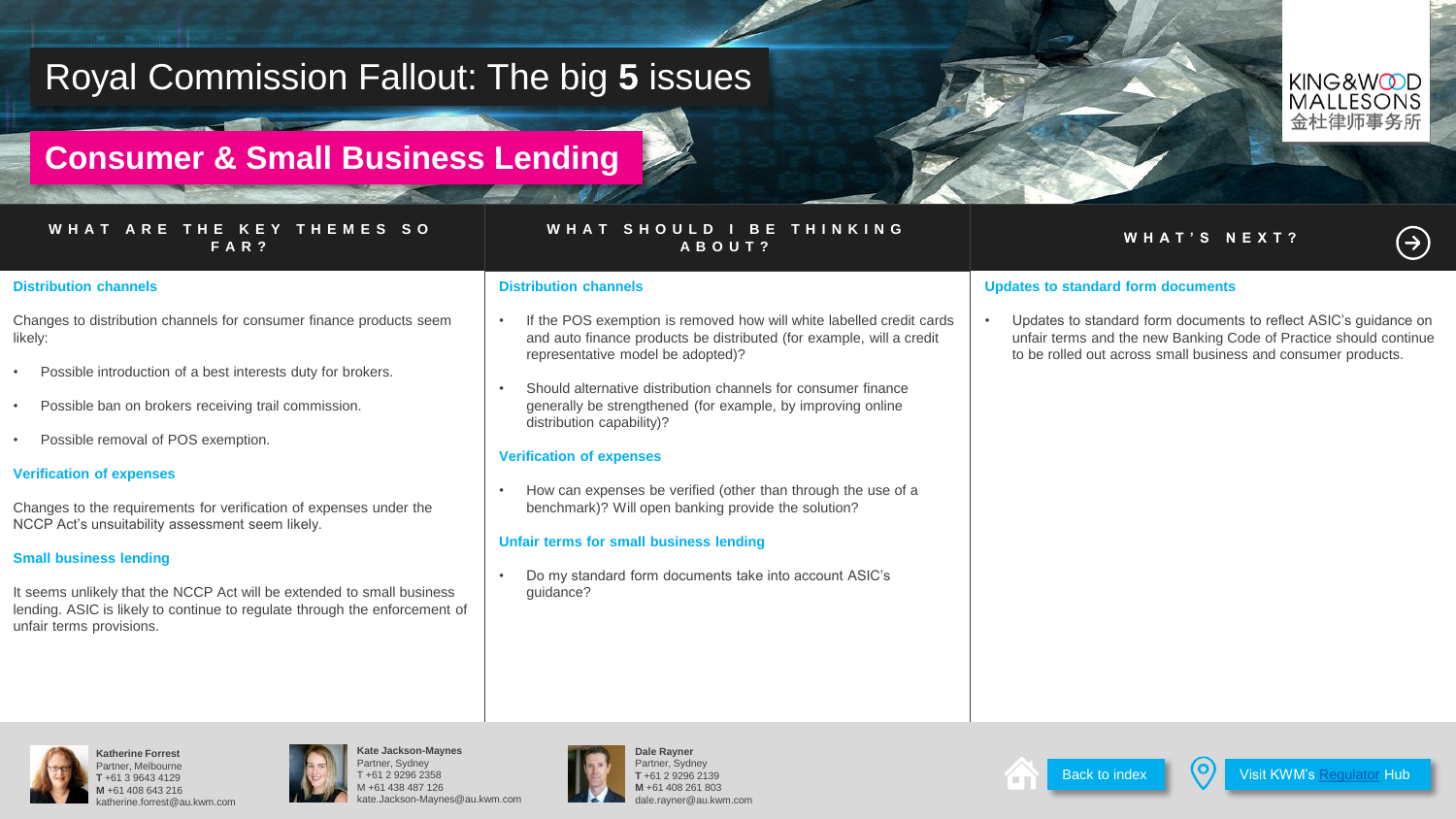## <span id="page-5-0"></span>**Regulators & their approach**

#### **W H A T A R E T H E K E Y T H E M E S S O F A R ?**

In releasing the final report of the Prudential Inquiry into CBA. APRA suggested all regulated financial institutions would benefit from conducting a self-assessment to gauge whether

• ASIC Enforcement Review Taskforce proposals to strengthen penalties for corporate and financial sector misconduct.

• ACCC further developing in the role of competition champion.

**Regulatory architecture, enforcement options and** 

similar issues exist in their own institutions. APRA is reviewing enforcement strategy.

### **W H A T S H O U L D I B E T H I N K I N G A B O U T ? W H A T ' S N E X T ?**

#### **Breach reporting & regulator engagement**

- Do you have historical exposures to breach reporting?
- Do you have effective and cooperative communications with the regulator?
- Do you correctly describe breaches? What haven't you reported?

#### **Review governance outcomes from breaches and customer complaints**

**Remediation and organisational response to breach and complaints**

### **More frequent enforcement action and greater targeting of individuals**

**The Royal Commission is focussing on better enforcement of existing laws rather than new laws and regulations, BUT some law reform is likely:** 

• Increased enforcement powers of ASIC - Treasury Laws Amendment (Strengthening Corporate and Financial Sector Penalties) Bill 2018 was introduced 24 October, currently in senate.

#### **Questions for further submissions and consideration**

- Transferring regulation of consumer protection in financial services from ASIC to the ACCC or a new body.
- Creation of a new regulator to supervise the regulators (ASIC, APRA, ACCC).
- Extension of the BEAR regime to other APRA-regulated companies, and possibly more broadly.



**accountability**

**APRA**

**ASIC**

**ACCC**

**Domenic Gatto** Partner, Melbourne T +61 3 9643 4460 M +61 439 249 987 domenic.gatto@au.kwm.com

• ASIC-embedded supervisors.







**King & Wood Mallesons // Wood Mallesons // With Media 24 Moira Saville** Partner, Sydney **LG1 2 9296 231 M** +61 407 241 824  $\ln \omega$ monta





Visit KWM's [Regulator](https://www.kwm.com/en/au/regulator) Hub

KING&WODD **MALLESONS** 金杜律师事务所

 $(\Rightarrow)$